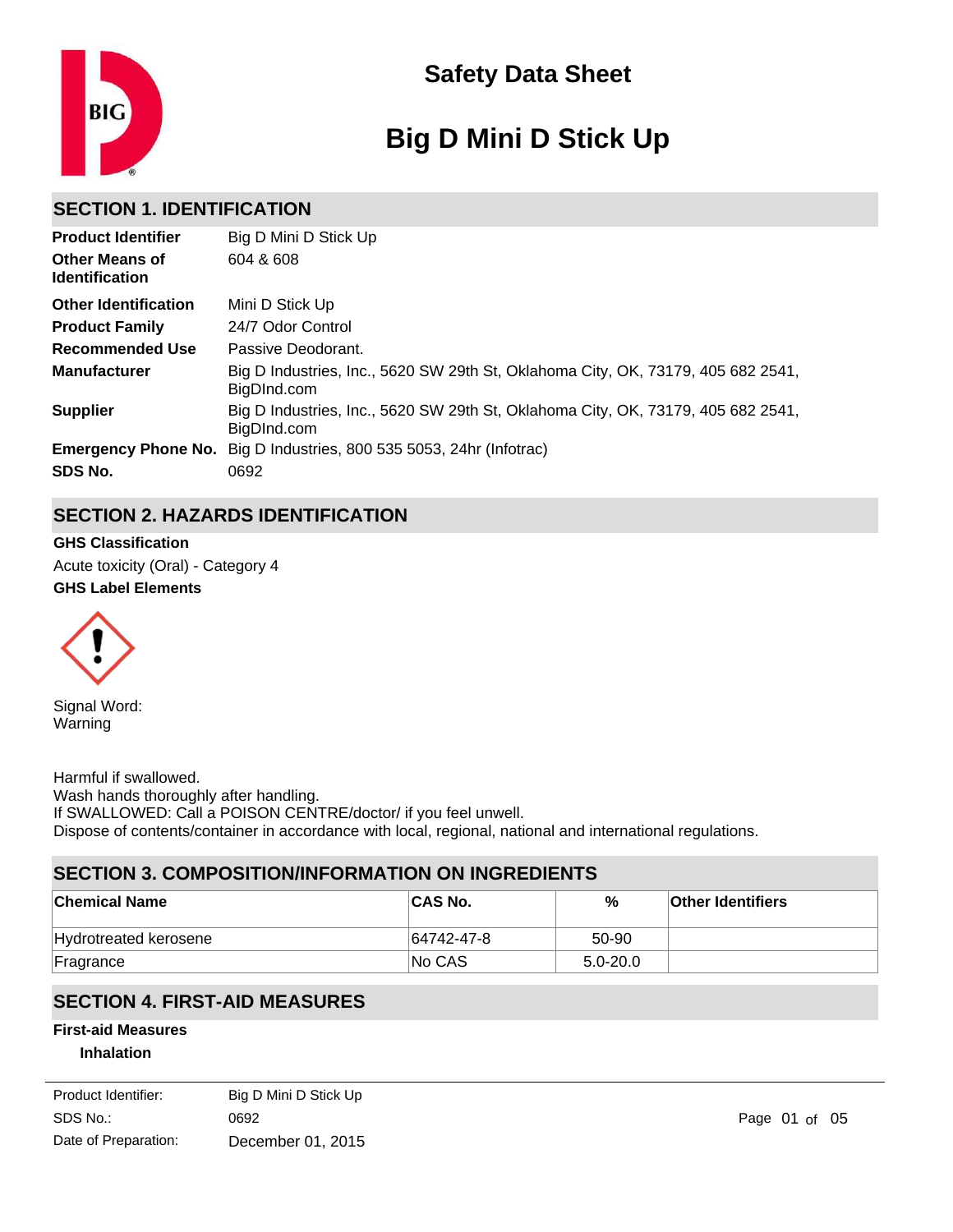Move to fresh air. Call a Poison Centre or doctor if you feel unwell or are concerned.

## **Skin Contact**

Take off contaminated clothing, shoes and leather goods (e.g. watchbands, belts). Immediately wash gently and thoroughly with lukewarm, gently flowing water and mild soap for 15-20 minutes.

## **Eye Contact**

Immediately rinse the contaminated eye(s) with lukewarm, gently flowing water for 15-20 minutes, while holding the eyelid(s) open. If eye irritation persists, get medical advice/attention.

## **Ingestion**

Rinse mouth with water. Immediately call a Poison Centre or doctor.

## **Most Important Symptoms and Effects, Acute and Delayed**

If inhaled: Can irritate the nose and throat. If on skin: May cause mild irritation. If in eyes: Causes moderate to severe irritation. If swallowed: Can irritate the mouth, throat and stomach. Can burn the lips, tongue, throat and stomach.

## **SECTION 5. FIRE-FIGHTING MEASURES**

## **Extinguishing Media**

## **Suitable Extinguishing Media**

Not combustible. Use extinguishing agents compatible with product and suitable for surrounding fire.

## **Unsuitable Extinguishing Media**

DO NOT use water or water-based extinguishing agents.

## **Specific Hazards Arising from the Chemical**

Can ignite if strongly heated.

Liquid can float on water and may travel to distant locations and/or spread fire.

Very toxic carbon monoxide, carbon dioxide.

## **Special Protective Equipment and Precautions for Fire-fighters**

No special precautions are necessary.

Fire-fighters may enter the area if positive pressure SCBA and full Bunker Gear is worn.

# **SECTION 6. ACCIDENTAL RELEASE MEASURES**

## **Personal Precautions, Protective Equipment, and Emergency Procedures**

No special precautions are necessary.

## **Environmental Precautions**

It is good practice to prevent releases into the environment.

#### **Methods and Materials for Containment and Cleaning Up**

Small spills or leaks: contain and soak up spill with absorbent that does not react with spilled product. Large spills or leaks: dike spilled product to prevent runoff.

# **SECTION 7. HANDLING AND STORAGE**

#### **Precautions for Safe Handling**

No special handling precautions are necessary.

Wash hands thoroughly after handling this product and before eating, using the washroom or leaving work area.

#### **Conditions for Safe Storage**

Store in an area that is: cool, dry, ventilated.

| Product Identifier:  | Big D Mini D Stick Up |
|----------------------|-----------------------|
| SDS No.:             | 0692                  |
| Date of Preparation: | December 01, 2015     |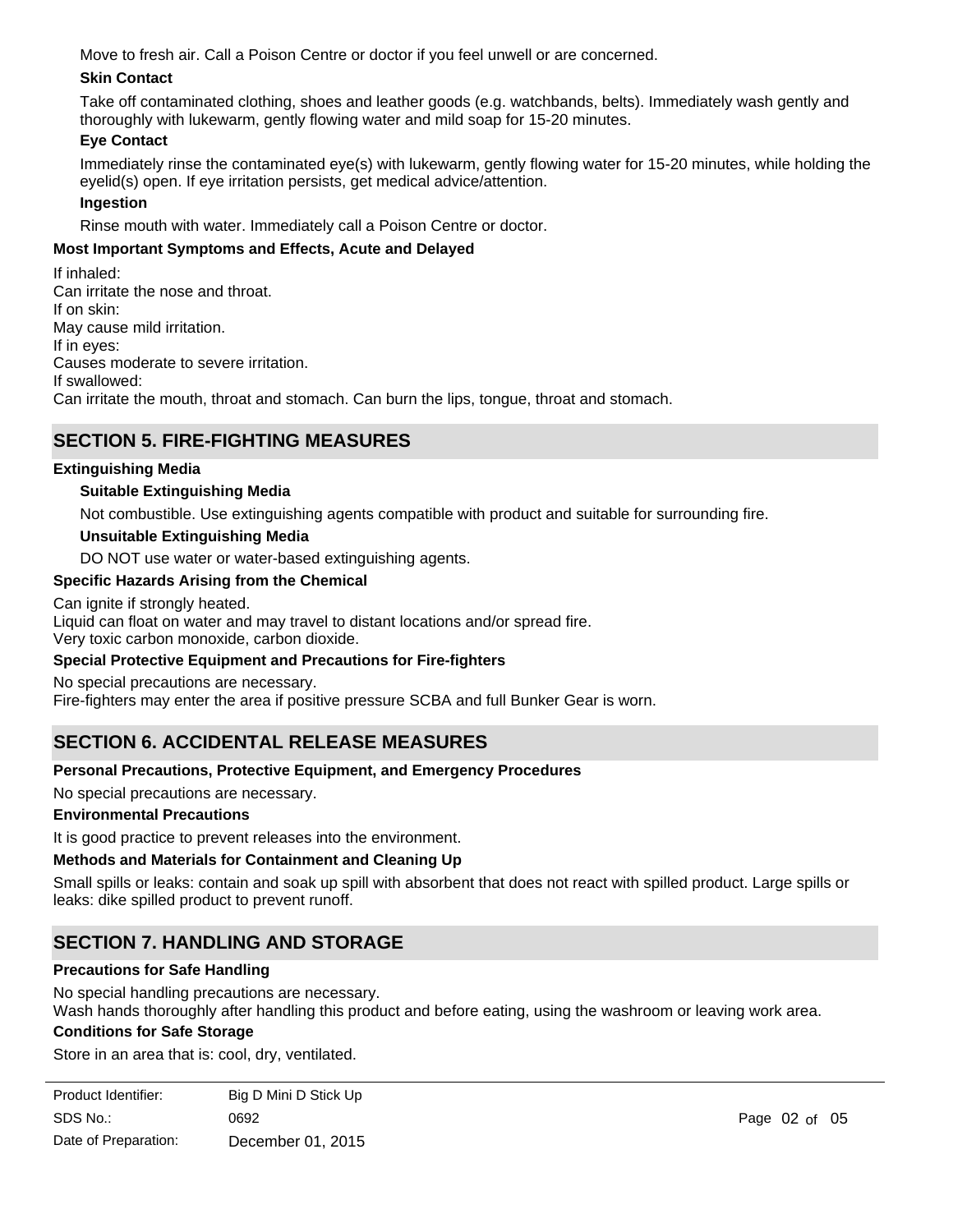# **SECTION 8. EXPOSURE CONTROLS/PERSONAL PROTECTION**

#### **Control Parameters**

|                       | <b>ACGIH TLV®</b> |      | <b>OSHA PEL</b> |                | <b>AIHA WEEL</b> |            |
|-----------------------|-------------------|------|-----------------|----------------|------------------|------------|
| <b>Chemical Name</b>  | <b>TWA</b>        | STEL | <b>TWA</b>      | <b>Ceiling</b> | 8-hr TWA         | <b>TWA</b> |
| Hydrotreated kerosene | $ 400$ ppm        |      | $ 400$ ppm      |                |                  |            |

## **Appropriate Engineering Controls**

General ventilation is usually adequate.

## **Individual Protection Measures**

## **Eye/Face Protection**

Not required if product is used as directed.

**Skin Protection**

Not required, if used as directed.

**Respiratory Protection**

Not normally required if product is used as directed.

# **SECTION 9. PHYSICAL AND CHEMICAL PROPERTIES**

| <b>Basic Physical and Chemical Properties</b>            |
|----------------------------------------------------------|
| Not applicable                                           |
| Fragrant (Fragrance)                                     |
| Not available                                            |
| Not available                                            |
| Not available (melting); Not available (freezing)        |
| Not available                                            |
| $> 200$ °F (93 °C)                                       |
| Not available                                            |
| Not available (upper); Not available (lower)             |
| Not available                                            |
| Not available                                            |
| Not available                                            |
| Not available in water; Not available (in other liquids) |
| Not available                                            |
| Not available                                            |
| Not available                                            |
| Not available (kinematic)                                |
|                                                          |
| Solid                                                    |
| Not applicable                                           |
| Not applicable                                           |
| Not available                                            |
| Not available                                            |
| Not available                                            |
|                                                          |

# **SECTION 10. STABILITY AND REACTIVITY**

| Product Identifier:  | Big D Mini D Stick Up |
|----------------------|-----------------------|
| SDS No.:             | 0692                  |
| Date of Preparation: | December 01, 2015     |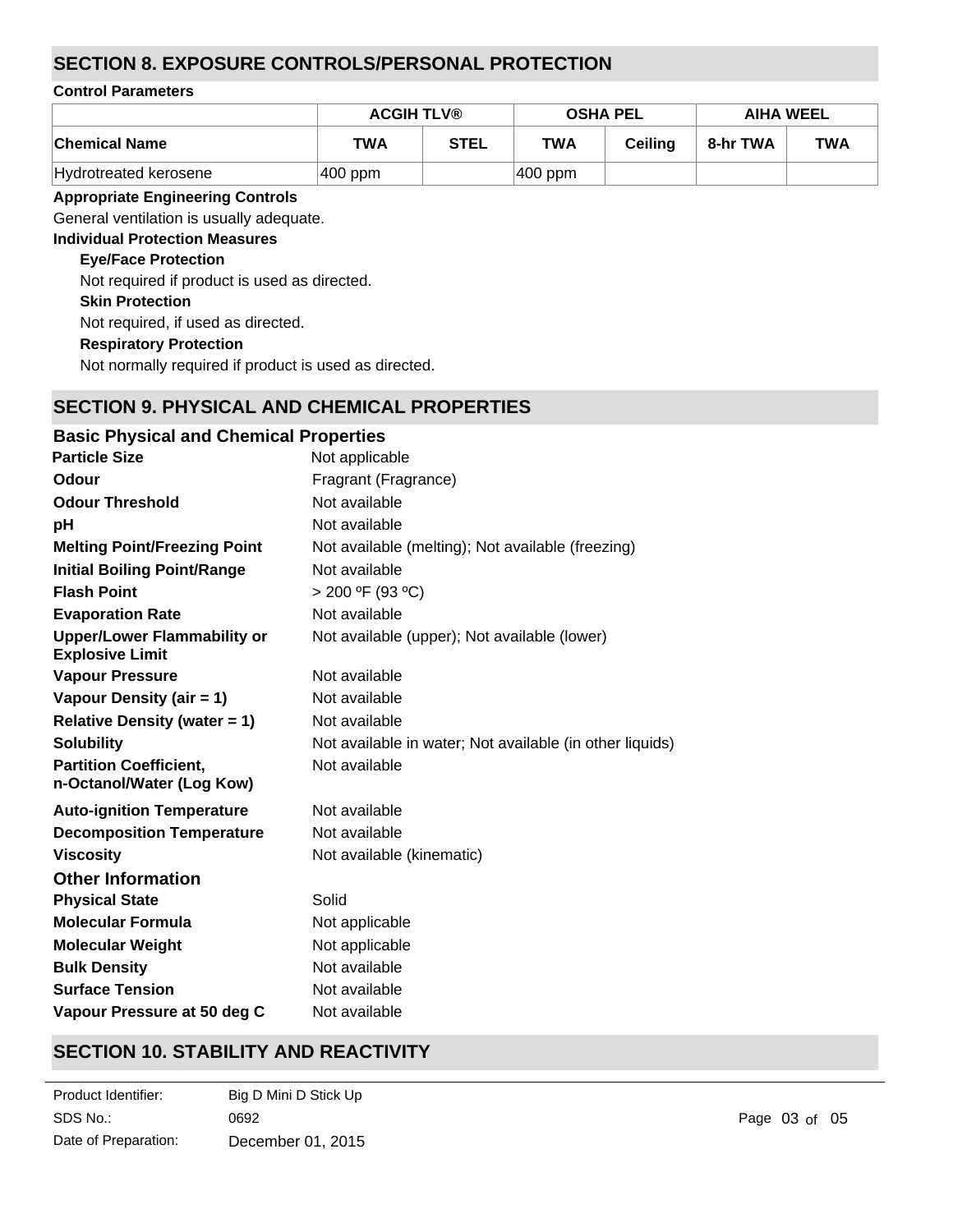## **Chemical Stability**

Normally stable. **Conditions to Avoid** High temperatures. Temperatures above 160.0 ºF (71.1 ºC) **Incompatible Materials** None known. **Hazardous Decomposition Products Possibility of Hazardous Reactions** None known.

Very toxic carbon monoxide, carbon dioxide.

# **SECTION 11. TOXICOLOGICAL INFORMATION**

## **Likely Routes of Exposure**

Inhalation; skin contact; eye contact; ingestion.

## **Acute Toxicity**

| <b>Chemical Name</b>  | LC50                              | LD50 (oral)      | LD50 (dermal)       |
|-----------------------|-----------------------------------|------------------|---------------------|
| Hydrotreated kerosene | 5 mg/L (rat) (4-hour<br>exposure) | 5000 mg/kg (rat) | 2000 mg/kg (rabbit) |

#### **Skin Corrosion/Irritation**

No information was located. May cause mild irritation.

#### **Serious Eye Damage/Irritation**

No information was located.

Causes moderate to severe irritation.

#### **STOT (Specific Target Organ Toxicity) - Single Exposure**

## **Inhalation**

No information was located. Can irritate the nose and throat.

#### **Skin Absorption**

No information was located.

#### **Ingestion**

No information was located.

Can irritate the mouth, throat and stomach. Can burn the lips, tongue, throat and stomach.

## **STOT (Specific Target Organ Toxicity) - Repeated Exposure**

Not harmful.

#### **Respiratory and/or Skin Sensitization**

No information was located.

## **Carcinogenicity**

Not specifically listed.

No information was located.

## **Reproductive Toxicity**

## **Development of Offspring**

No information was located. No information was located.

#### **Sexual Function and Fertility**

No information was located.

SDS No.: Date of Preparation: 0692 **Page 04 of 05** December 01, 2015 Product Identifier: Big D Mini D Stick Up